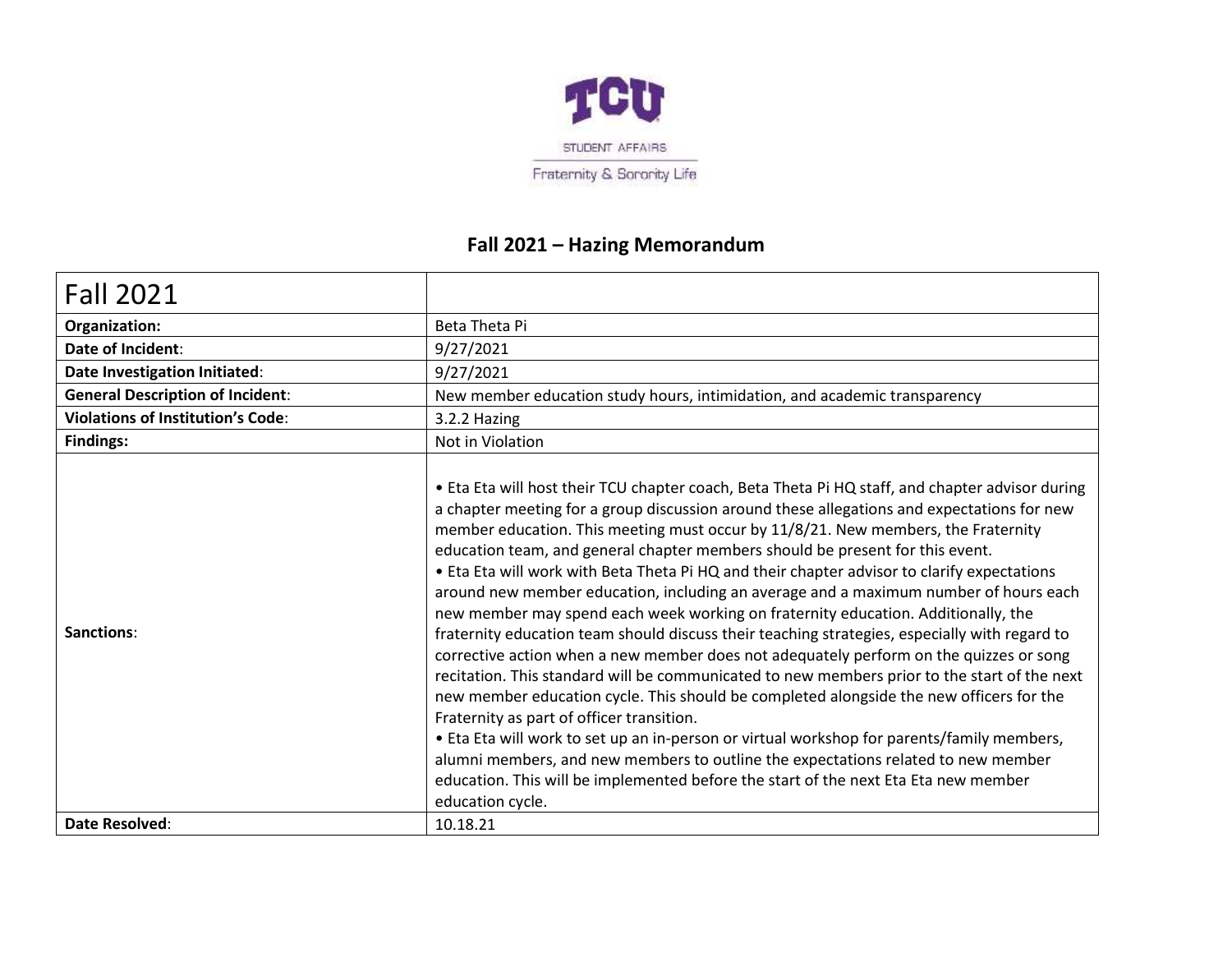| Organization:                            | Delta Tau Delta                                                                                                                                                                                                                                                                                                                                                                                                                                                                                                                                                                                                                                                                                                                                                                                                                                                                                                                                                                                                                                                                                                                                                                                                                                                                                                                                                                                                                                                                                                                                                                                                                                                                                                                                                                                                                                                                                                                                                                                                                                                                                                                                                 |
|------------------------------------------|-----------------------------------------------------------------------------------------------------------------------------------------------------------------------------------------------------------------------------------------------------------------------------------------------------------------------------------------------------------------------------------------------------------------------------------------------------------------------------------------------------------------------------------------------------------------------------------------------------------------------------------------------------------------------------------------------------------------------------------------------------------------------------------------------------------------------------------------------------------------------------------------------------------------------------------------------------------------------------------------------------------------------------------------------------------------------------------------------------------------------------------------------------------------------------------------------------------------------------------------------------------------------------------------------------------------------------------------------------------------------------------------------------------------------------------------------------------------------------------------------------------------------------------------------------------------------------------------------------------------------------------------------------------------------------------------------------------------------------------------------------------------------------------------------------------------------------------------------------------------------------------------------------------------------------------------------------------------------------------------------------------------------------------------------------------------------------------------------------------------------------------------------------------------|
| Date of Incident:                        | 10.29.21                                                                                                                                                                                                                                                                                                                                                                                                                                                                                                                                                                                                                                                                                                                                                                                                                                                                                                                                                                                                                                                                                                                                                                                                                                                                                                                                                                                                                                                                                                                                                                                                                                                                                                                                                                                                                                                                                                                                                                                                                                                                                                                                                        |
| Date Investigation Initiated:            | 10.29.21                                                                                                                                                                                                                                                                                                                                                                                                                                                                                                                                                                                                                                                                                                                                                                                                                                                                                                                                                                                                                                                                                                                                                                                                                                                                                                                                                                                                                                                                                                                                                                                                                                                                                                                                                                                                                                                                                                                                                                                                                                                                                                                                                        |
| <b>General Description of Incident:</b>  | Consumption of alcohol during a big/little new member event                                                                                                                                                                                                                                                                                                                                                                                                                                                                                                                                                                                                                                                                                                                                                                                                                                                                                                                                                                                                                                                                                                                                                                                                                                                                                                                                                                                                                                                                                                                                                                                                                                                                                                                                                                                                                                                                                                                                                                                                                                                                                                     |
| <b>Violations of Institution's Code:</b> | 3.2.2 Hazing                                                                                                                                                                                                                                                                                                                                                                                                                                                                                                                                                                                                                                                                                                                                                                                                                                                                                                                                                                                                                                                                                                                                                                                                                                                                                                                                                                                                                                                                                                                                                                                                                                                                                                                                                                                                                                                                                                                                                                                                                                                                                                                                                    |
| <b>Findings:</b>                         | In Violation                                                                                                                                                                                                                                                                                                                                                                                                                                                                                                                                                                                                                                                                                                                                                                                                                                                                                                                                                                                                                                                                                                                                                                                                                                                                                                                                                                                                                                                                                                                                                                                                                                                                                                                                                                                                                                                                                                                                                                                                                                                                                                                                                    |
| Sanctions:<br><b>Date Resolved:</b>      | . President and new member educator need to attend their respective training programs<br>held in Denton, TX January 6-9, 2022<br>• Adopt the revised national new member program and review the chapter's<br>implementation strategy with the chapter advisor and chapter services coordinator prior<br>to beginning a spring new member process.<br>• Chapter must participate in a risk management and peer to peer accountability workshop<br>either led by or approved by central office staff. The workshop should discuss general<br>risk management topics, peer to peer accountability and review the chapter's conduct<br>history. At least 90% of the chapter must be in attendance and the workshop must occur<br>by January 31, 2022.<br>• Chapter must participate in an alcohol education program to be identified by the chapter<br>and approved by the chapter advisor and/or central office staff. At least 90% of the<br>chapter must be in attendance and the workshop must occur by January 31, 2022.<br>• The chapter is encouraged to send more than the required five members to the 2022<br>Division Conference in Omaha, Nebraska. The chapter should request to the Division<br>President how many members they would like to send by January 5, 2022.<br>. Demonstration of honor board and accountability process of members directly involved in<br>the incident to be shared with the chapter advisor and director of risk response and<br>education prior to the completion of the fall 2021 semester.<br>• Chapter President must participate in TCU Presidents' Retreat (January 15, 2022) and<br>FSL Leadership Day of Service (January 17, 2022).<br>• Chapter leadership must be present at TCU FSL Officer Training Day on January 23,<br>2022. Exact officers will be notified of their training tracks closer to the date of this event.<br>• Chapter leaders should continue to work closely with Delta Tau Delta alumni advisors<br>and TCU FSL Staff to ensure compliance with the outlined action plan and ensure that<br>the chapter is fully supported as they make the necessary corrective actions.<br>12/1/2021 |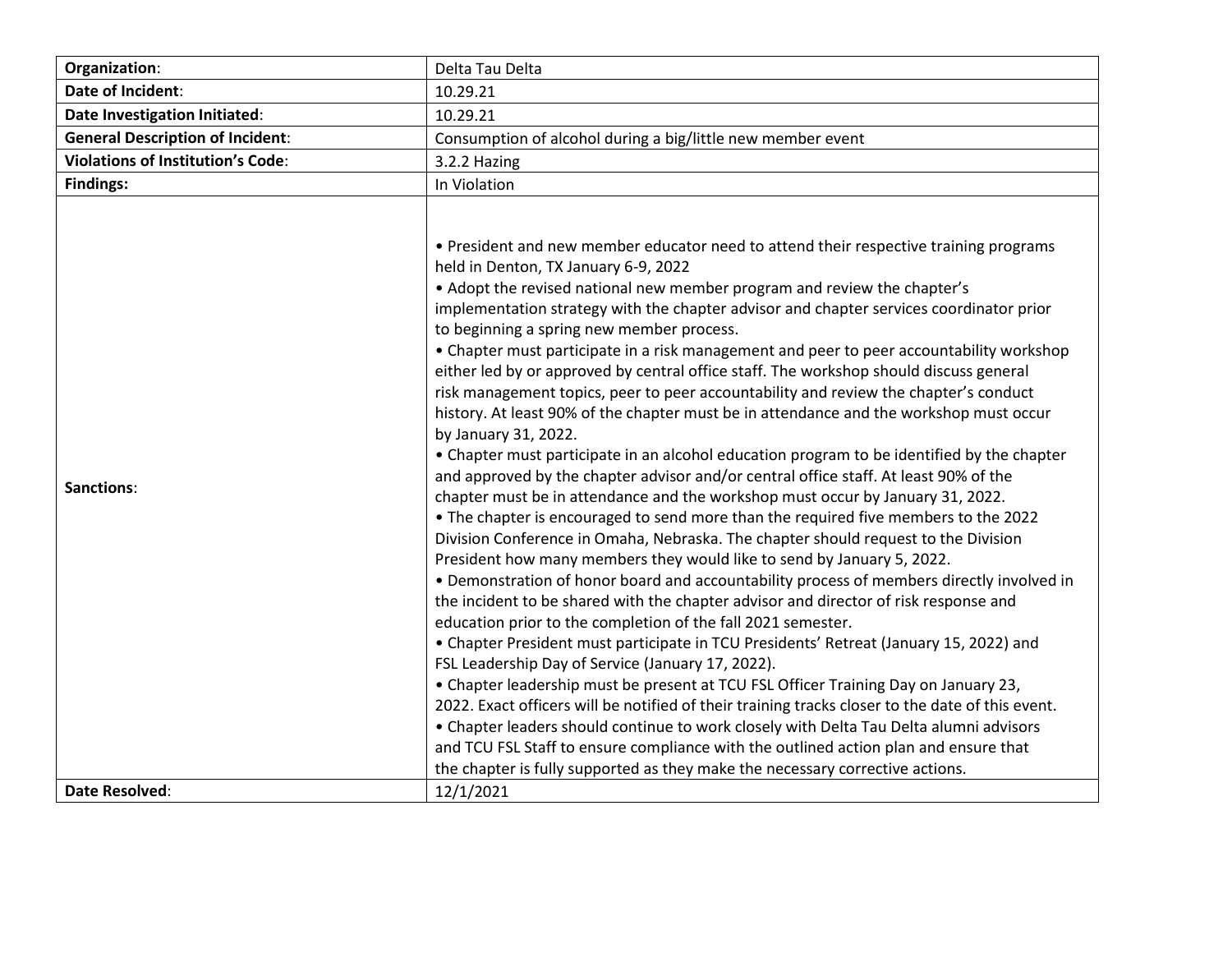| Organization:                            | Kappa Alpha Psi Fraternity, Inc.                                                                  |
|------------------------------------------|---------------------------------------------------------------------------------------------------|
| Date of Incident:                        | 10/14/2021                                                                                        |
| Date Investigation Initiated:            | 10/14/2021                                                                                        |
| <b>General Description of Incident:</b>  | Physical and emotional harm facilitated by older members of the fraternity to aspirant<br>members |
| <b>Violations of Institution's Code:</b> | 3.2.2 Hazing                                                                                      |
| <b>Findings:</b>                         | Not in Violation                                                                                  |
| Sanctions:                               | Interviews with the aspirant members did not substantiate any of the allegations                  |
| Date Resolved:                           | 11/8/2021                                                                                         |

| Organization:                            | Phi Delta Theta                                                                                                                                                                                                                                                                                                                                                                                                                                                                                                                                                                                                                                                                                                                                                                                                                                                                                                                                                                                                              |
|------------------------------------------|------------------------------------------------------------------------------------------------------------------------------------------------------------------------------------------------------------------------------------------------------------------------------------------------------------------------------------------------------------------------------------------------------------------------------------------------------------------------------------------------------------------------------------------------------------------------------------------------------------------------------------------------------------------------------------------------------------------------------------------------------------------------------------------------------------------------------------------------------------------------------------------------------------------------------------------------------------------------------------------------------------------------------|
| Date of Incident:                        | 10/5/2021                                                                                                                                                                                                                                                                                                                                                                                                                                                                                                                                                                                                                                                                                                                                                                                                                                                                                                                                                                                                                    |
| Date Investigation Initiated:            | 10/5/2021                                                                                                                                                                                                                                                                                                                                                                                                                                                                                                                                                                                                                                                                                                                                                                                                                                                                                                                                                                                                                    |
| <b>General Description of Incident:</b>  | Consumption of alcohol at new member events, possible acts of servitude, and new members<br>pooling funds to host off-campus, unregistered social events                                                                                                                                                                                                                                                                                                                                                                                                                                                                                                                                                                                                                                                                                                                                                                                                                                                                     |
| <b>Violations of Institution's Code:</b> | 3.2.2 Hazing                                                                                                                                                                                                                                                                                                                                                                                                                                                                                                                                                                                                                                                                                                                                                                                                                                                                                                                                                                                                                 |
| <b>Findings:</b>                         | Not in Violation                                                                                                                                                                                                                                                                                                                                                                                                                                                                                                                                                                                                                                                                                                                                                                                                                                                                                                                                                                                                             |
| Sanctions:                               | . Texas Zeta will be expected by Fall of 2022 to implement Phi Delta Theta's standardized<br>four-week Phikeia (new member) education program.<br>. Local alumni volunteers and GHQ staff will work to build the chapter advisory board<br>3. Texas Zeta will be expected to have 100% attendance at an alcohol use workshop by the<br>end of Fall 2021 semester<br>4. Newly elected officers must participate in all upcoming TCU training opportunities,<br>including: Presidents' Retreat (1/15/2022) and Officer Training Day (1/23/2022)<br>• All social events are expected to be planned following TCU FSL social event guidelines and<br>Phi Delta Theta's event planning process, including completion of event planning forms for<br>the Fraternity and Engage process for TCU.<br>• The newly elected Risk Manager, Social Chairman, and Chapter President will be expected<br>to meet with Director of Chapter Support to review the event planning process prior to the<br>chapter hosting any social functions |
| Date Resolved:                           | 11/4/2021                                                                                                                                                                                                                                                                                                                                                                                                                                                                                                                                                                                                                                                                                                                                                                                                                                                                                                                                                                                                                    |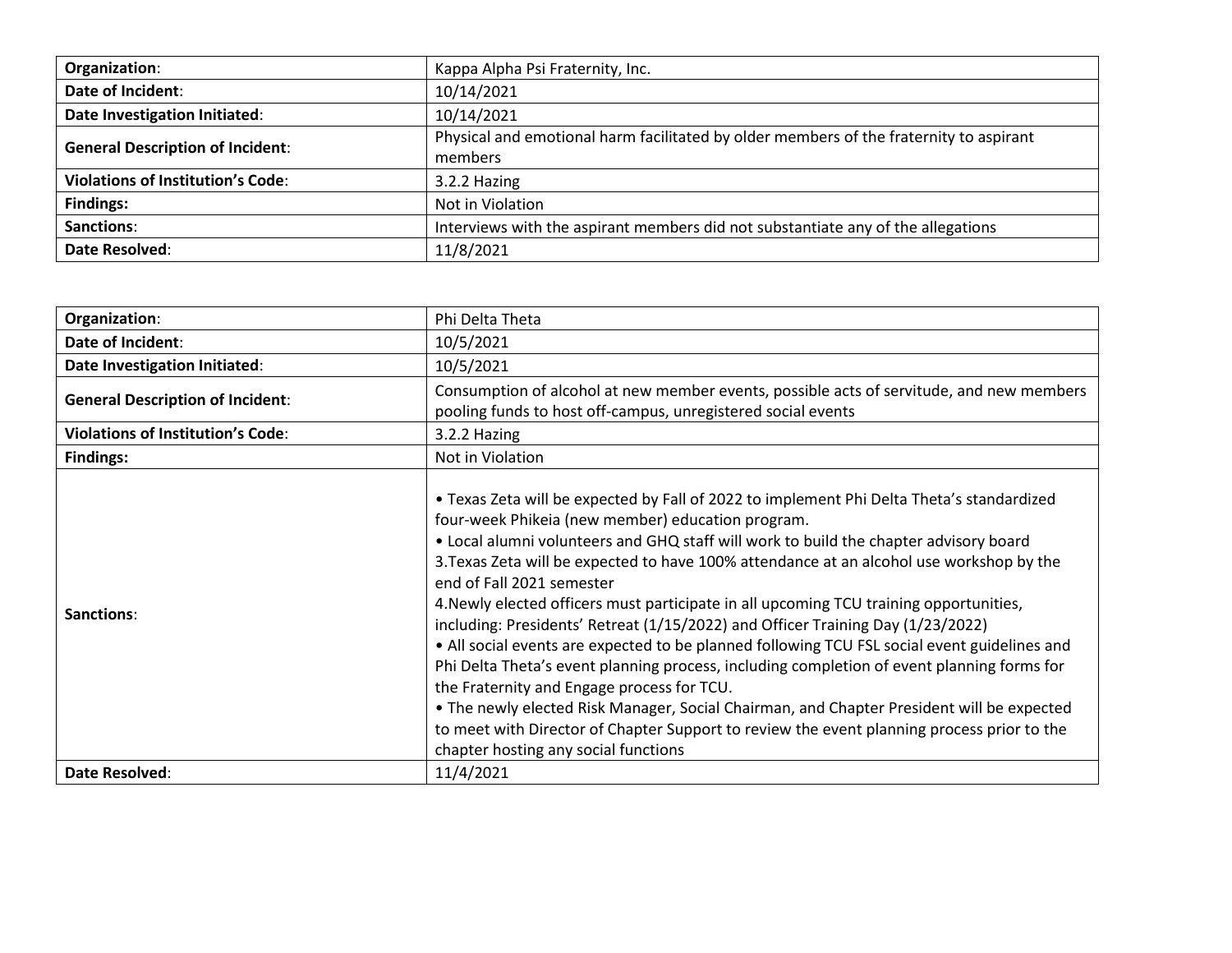| Organization:                            | Phi Gamma Delta (FIJI)                                                                                                                                                                                                                                                                                                                                                                                                                                                                                                                                                          |
|------------------------------------------|---------------------------------------------------------------------------------------------------------------------------------------------------------------------------------------------------------------------------------------------------------------------------------------------------------------------------------------------------------------------------------------------------------------------------------------------------------------------------------------------------------------------------------------------------------------------------------|
| Date of Incident:                        | 9/14/2021                                                                                                                                                                                                                                                                                                                                                                                                                                                                                                                                                                       |
| Date Investigation Initiated:            | 9/14/2021                                                                                                                                                                                                                                                                                                                                                                                                                                                                                                                                                                       |
| <b>General Description of Incident:</b>  | New member acts of servitude and forced consumption                                                                                                                                                                                                                                                                                                                                                                                                                                                                                                                             |
| <b>Violations of Institution's Code:</b> | 3.2.2 Hazing                                                                                                                                                                                                                                                                                                                                                                                                                                                                                                                                                                    |
| <b>Findings:</b>                         | Not in Violation                                                                                                                                                                                                                                                                                                                                                                                                                                                                                                                                                                |
| Sanctions:                               | . Tau Chi will put all active members involved in this incident through the Phi Gamma Delta<br>standards board process by 11/1/21<br>• Tau Chi will conduct an educational conversation with the members involved and the<br>chapter regarding hazing prevention. The educational conversation will be guided by Phi<br>Gamma Delta HQ and must be completed by 11/1/21. Tau Chi must have at least 85% of<br>members in attendance for the educational conversation. TCU FSL staff (chapter coach and<br>IFC advisor) must be notified of the date at least 1 week in advance. |
| Date Resolved:                           | 10/8/2021                                                                                                                                                                                                                                                                                                                                                                                                                                                                                                                                                                       |

| Organization:                            | Sigma Alpha Epsilon                                                                                                                                                                                                                                                                                                                                                                                                                                                                                                                                                                                                     |
|------------------------------------------|-------------------------------------------------------------------------------------------------------------------------------------------------------------------------------------------------------------------------------------------------------------------------------------------------------------------------------------------------------------------------------------------------------------------------------------------------------------------------------------------------------------------------------------------------------------------------------------------------------------------------|
| Date of Incident:                        | 9/13/2021                                                                                                                                                                                                                                                                                                                                                                                                                                                                                                                                                                                                               |
| Date Investigation Initiated:            | 9/13/2021                                                                                                                                                                                                                                                                                                                                                                                                                                                                                                                                                                                                               |
| <b>General Description of Incident:</b>  | New members setting up parties, chanting, and calisthenics                                                                                                                                                                                                                                                                                                                                                                                                                                                                                                                                                              |
| <b>Violations of Institution's Code:</b> | 3.2.2 Hazing                                                                                                                                                                                                                                                                                                                                                                                                                                                                                                                                                                                                            |
| Findings:                                | Not in Violation                                                                                                                                                                                                                                                                                                                                                                                                                                                                                                                                                                                                        |
| Sanctions:                               | • Texas Beta will meet with SAE HQ and participate in a goal-setting workshop to support the<br>chapter in navigating framework, neighbor relations, officer transitions, and resources. The<br>workshop will be completed by 11/30/21.<br>. Texas Beta will put SAE residents involved in the incident through the SAE standards board<br>process by 11/30/21.<br>• Texas Beta will continue to complete the action items listed on the August 2021 chapter<br>redevelopment plan<br>. Texas Beta will work with TCU PD to host an educational conversation around how to be a<br>good neighbor and host a safe event. |
| Date Resolved:                           | 10/4/2021                                                                                                                                                                                                                                                                                                                                                                                                                                                                                                                                                                                                               |